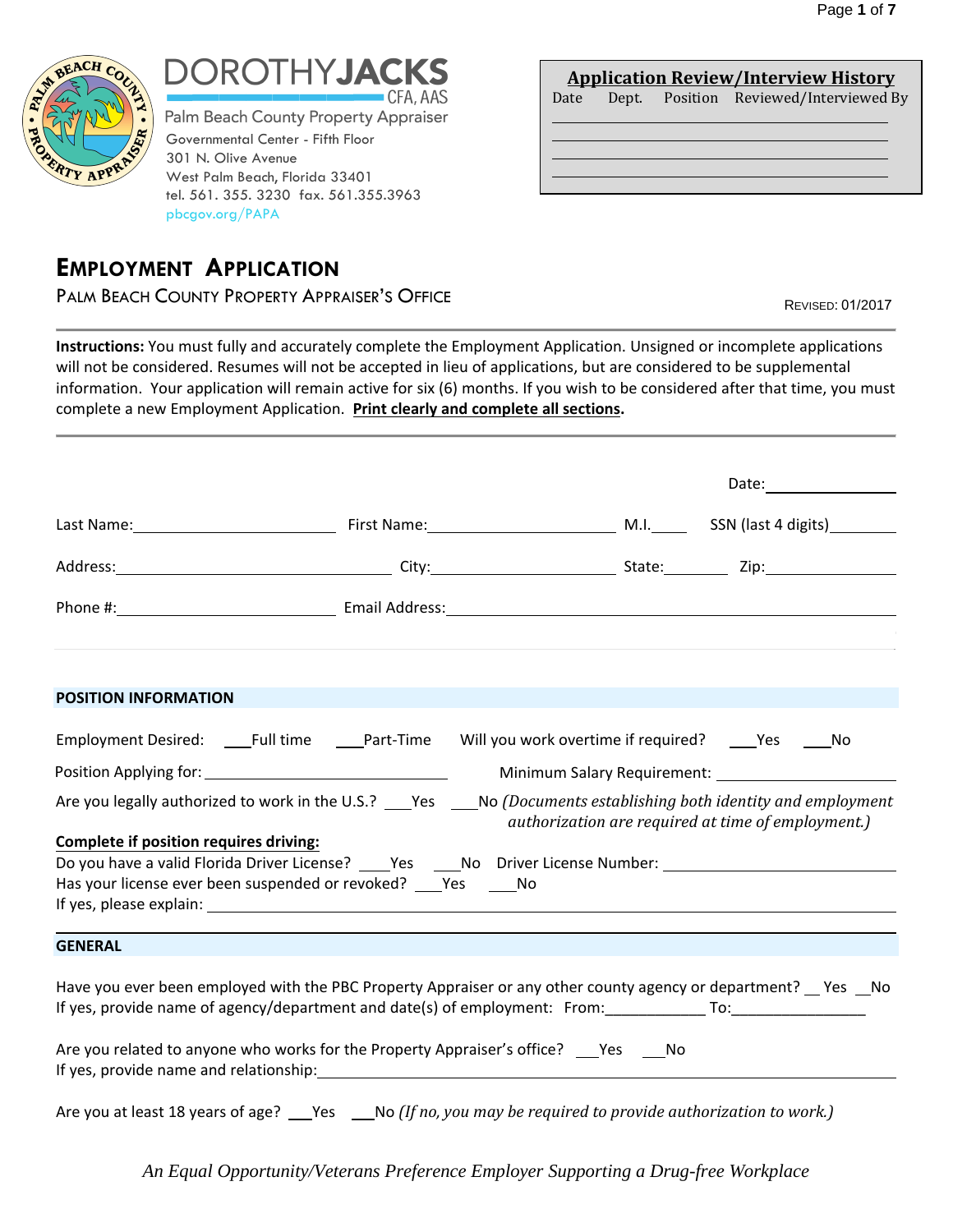### **EDUCATION AND TRAINING**

Do you have a high school diploma? No South No GED? No No GED? No Name, city and state of last high school attended:

| List Colleges and Universities Attended Below: |                        |                       |                                              |                            |
|------------------------------------------------|------------------------|-----------------------|----------------------------------------------|----------------------------|
| Name and Location                              | Credit Hours<br>Earned | Did you<br>graduate?  | Major/Minor Degree<br>Field/Program of Study | Type of Degree<br>Received |
|                                                |                        | Yes<br>N <sub>o</sub> |                                              |                            |
|                                                |                        | <b>No</b><br>Yes      |                                              |                            |
|                                                |                        | Yes<br>No.            |                                              |                            |

| List Vocational/Technical/Other Schools Below: |                                 |                      |                |                             |
|------------------------------------------------|---------------------------------|----------------------|----------------|-----------------------------|
| Name and Location                              | <b>Total Hours</b><br>Completed | Did you<br>graduate? | Course/Subject | <b>Certificate Received</b> |
|                                                |                                 | Yes<br>No.           |                |                             |
|                                                |                                 | Yes<br>No            |                |                             |

### **PROFESSIONAL LICENSES, CERTIFICATIONS OR MEMBERSHIPS**

List any professional or occupational licenses, certifications, or memberships that you currently hold which relate to the position for which you are applying:

### **SPECIAL SKILLS AND OTHER QUALIFICATIONS**

List any other relevant special skills, knowledge or abilities including special courses, knowledge of computer hardware/software, or office equipment:

REVISED 9/2014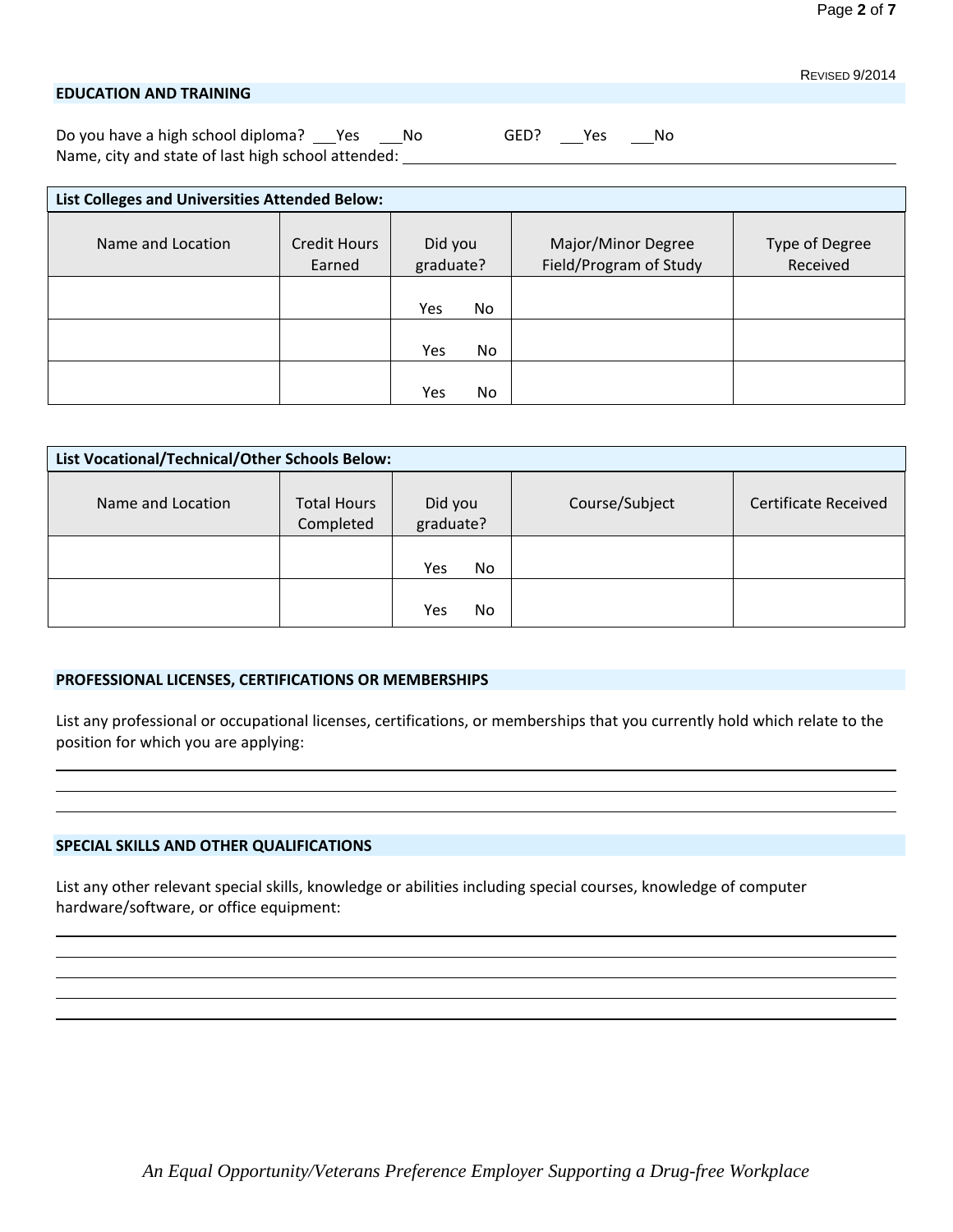REVISED 9/2014

#### **EMPLOYMENT HISTORY**

Begin with your present or most recent job and describe the specific duties and responsibilities. List all periods of employment, including unemployment, self-employment, military service, internships, and summer work. Missing or incomplete information may result in the disqualification of your application.

| Dates Employed (Month and Year)         |                                                                                                                                                                                                                                      | Employer:                                                                                                                                                                                                                      |
|-----------------------------------------|--------------------------------------------------------------------------------------------------------------------------------------------------------------------------------------------------------------------------------------|--------------------------------------------------------------------------------------------------------------------------------------------------------------------------------------------------------------------------------|
| From                                    | To                                                                                                                                                                                                                                   | Address:                                                                                                                                                                                                                       |
|                                         |                                                                                                                                                                                                                                      |                                                                                                                                                                                                                                |
|                                         |                                                                                                                                                                                                                                      |                                                                                                                                                                                                                                |
| Hours per Week: ____________            |                                                                                                                                                                                                                                      |                                                                                                                                                                                                                                |
| Starting Salary: \$_______________ per_ |                                                                                                                                                                                                                                      | Reason for Leaving: Network and Season for Leaving:                                                                                                                                                                            |
|                                         |                                                                                                                                                                                                                                      | Voluntary: ___ Yes ____ No                                                                                                                                                                                                     |
|                                         |                                                                                                                                                                                                                                      | May we contact your current employer: Pes<br>No.                                                                                                                                                                               |
|                                         |                                                                                                                                                                                                                                      |                                                                                                                                                                                                                                |
|                                         |                                                                                                                                                                                                                                      |                                                                                                                                                                                                                                |
|                                         |                                                                                                                                                                                                                                      |                                                                                                                                                                                                                                |
|                                         | Dates Employed (Month and Year)                                                                                                                                                                                                      |                                                                                                                                                                                                                                |
| From                                    | To                                                                                                                                                                                                                                   |                                                                                                                                                                                                                                |
|                                         |                                                                                                                                                                                                                                      |                                                                                                                                                                                                                                |
|                                         |                                                                                                                                                                                                                                      |                                                                                                                                                                                                                                |
| Hours per Week: ____________            |                                                                                                                                                                                                                                      |                                                                                                                                                                                                                                |
| Starting Salary: \$_______________ per_ |                                                                                                                                                                                                                                      | Voluntary: Yes No                                                                                                                                                                                                              |
|                                         |                                                                                                                                                                                                                                      |                                                                                                                                                                                                                                |
|                                         | Specific Duties: <u>Contract Contract Contract Contract Contract Contract Contract Contract Contract Contract Contract Contract Contract Contract Contract Contract Contract Contract Contract Contract Contract Contract Contra</u> |                                                                                                                                                                                                                                |
|                                         |                                                                                                                                                                                                                                      |                                                                                                                                                                                                                                |
|                                         |                                                                                                                                                                                                                                      |                                                                                                                                                                                                                                |
|                                         | Dates Employed (Month and Year)                                                                                                                                                                                                      |                                                                                                                                                                                                                                |
| From                                    | To                                                                                                                                                                                                                                   | Address:                                                                                                                                                                                                                       |
|                                         |                                                                                                                                                                                                                                      |                                                                                                                                                                                                                                |
|                                         |                                                                                                                                                                                                                                      |                                                                                                                                                                                                                                |
| Hours per Week: __________              |                                                                                                                                                                                                                                      |                                                                                                                                                                                                                                |
| Starting Salary: \$_______________ per_ |                                                                                                                                                                                                                                      |                                                                                                                                                                                                                                |
| Last Salary: \$ per                     |                                                                                                                                                                                                                                      | Voluntary: __Yes __No                                                                                                                                                                                                          |
|                                         |                                                                                                                                                                                                                                      |                                                                                                                                                                                                                                |
|                                         |                                                                                                                                                                                                                                      |                                                                                                                                                                                                                                |
|                                         |                                                                                                                                                                                                                                      |                                                                                                                                                                                                                                |
|                                         |                                                                                                                                                                                                                                      |                                                                                                                                                                                                                                |
|                                         | Dates Employed (Month and Year)                                                                                                                                                                                                      | Employer: North Contract Contract Contract Contract Contract Contract Contract Contract Contract Contract Contract Contract Contract Contract Contract Contract Contract Contract Contract Contract Contract Contract Contract |
| From                                    | To                                                                                                                                                                                                                                   | Address:                                                                                                                                                                                                                       |
|                                         |                                                                                                                                                                                                                                      |                                                                                                                                                                                                                                |
|                                         |                                                                                                                                                                                                                                      | Your Job Title:                                                                                                                                                                                                                |
| Hours per Week:                         |                                                                                                                                                                                                                                      | Supervisor's Name and Title: Supervisor Contract Contract Contract Contract Contract Contract Contract Contract Contract Contract Contract Contract Contract Contract Contract Contract Contract Contract Contract Contract Co |
| Starting Salary: \$                     | per                                                                                                                                                                                                                                  | Reason for Leaving: Note that the set of the set of the set of the set of the set of the set of the set of the                                                                                                                 |
| Last Salary: \$                         | per                                                                                                                                                                                                                                  | Voluntary: __ Yes __ No                                                                                                                                                                                                        |
|                                         |                                                                                                                                                                                                                                      |                                                                                                                                                                                                                                |
| Specific Duties: ______                 |                                                                                                                                                                                                                                      |                                                                                                                                                                                                                                |
|                                         |                                                                                                                                                                                                                                      |                                                                                                                                                                                                                                |

*An Equal Opportunity/Veterans Preference Employer Supporting a Drug-free Workplace*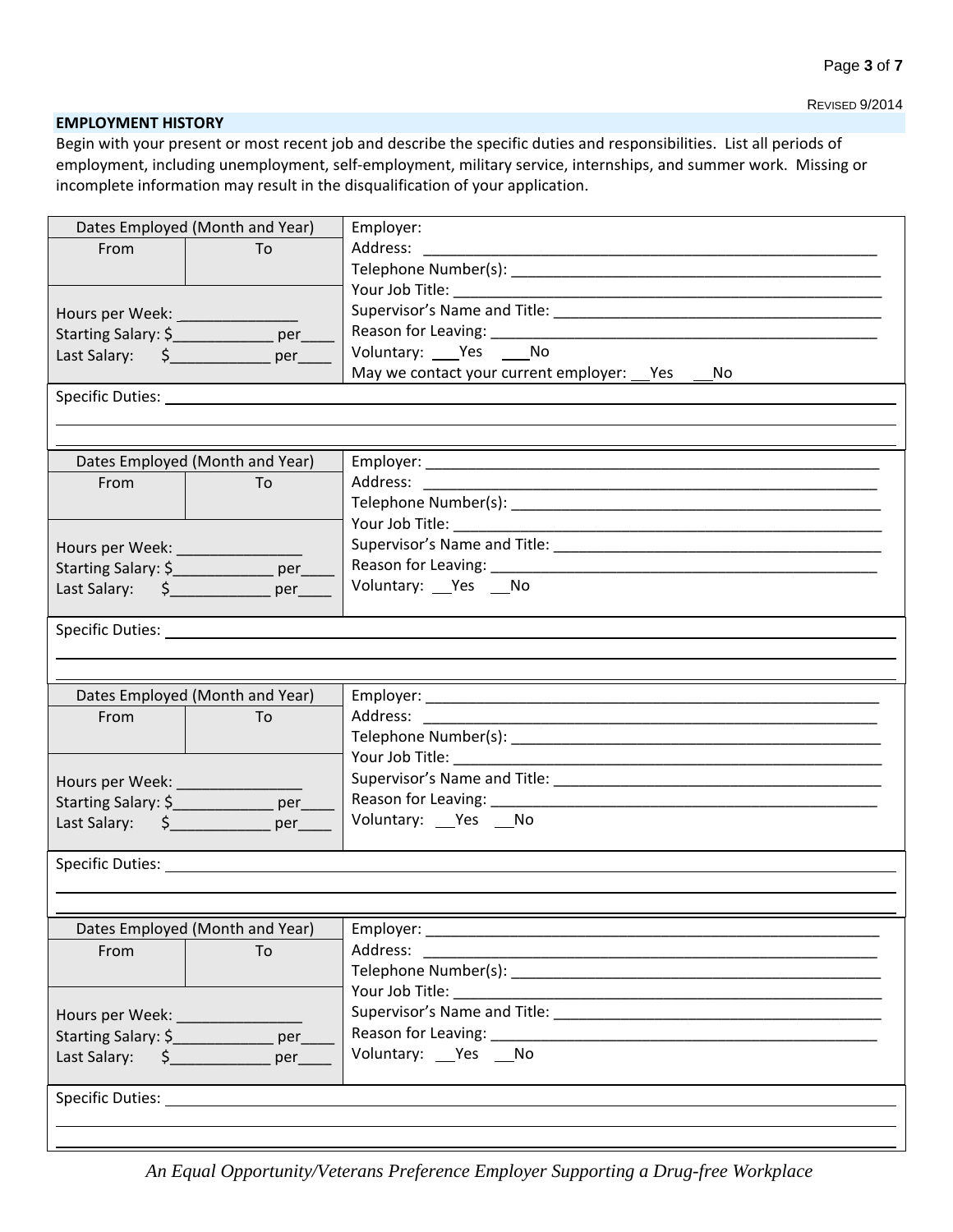#### **VETERANS PREFERENCE ELIGIBILITY FORM**

If you wish to claim Veterans' Preference in accordance with Chapter 55 A-7, Florida Administrative Code, and Chapter 295, Florida Statutes, please complete the Veterans' Preference section below. Completion of this form is voluntary and kept confidential in accordance with the Americans with Disabilities Act. Before being given preference, you will be required to submit documentation in accordance with the provisions of Florida law. Active duty for training is not covered for Veterans' Preference purposes.

|                                     | Veterans Name (Last, First, Middle) exactly as it appears on Service Records: |                                                                                   |                                               |  |
|-------------------------------------|-------------------------------------------------------------------------------|-----------------------------------------------------------------------------------|-----------------------------------------------|--|
| <b>Branch of Service</b>            |                                                                               |                                                                                   | <b>Type of Discharge/Character of Service</b> |  |
|                                     |                                                                               |                                                                                   |                                               |  |
| <b>Veteran's Periods of Service</b> |                                                                               |                                                                                   |                                               |  |
| Date of Entry:                      |                                                                               | Date of Discharge:                                                                |                                               |  |
| Dates of Active Duty                |                                                                               | <b>Dates of Training</b>                                                          |                                               |  |
| From:                               | To:                                                                           | From:                                                                             | To:                                           |  |
|                                     |                                                                               | Documentation you are submitting in support of Veterans Preference consideration: |                                               |  |
|                                     |                                                                               |                                                                                   |                                               |  |

### **IMPORTANT NOTICE:**

In accordance with Florida law, preference in appointment and retention shall be given first to those persons included in categories 1 and 2 and second to those persons included under categories 3, 4, 5, 6 and 7. Preference in appointment and employment requires that a preferred applicant be given special consideration each step of the employment section process, but does not require the employment of a preferred applicant over a non-preferred applicant who is more qualified for the position.

If a qualified applicant claiming Veterans Preference for a vacant position is not selected, he/she may file a complaint with the Florida Department of Veterans' Affairs. A complaint must be filed within 21 days of the applicant receiving notice of the hiring decision made by the employing agency or as otherwise provided in Rule 55A-7.016, Florida Administrative Code.

Excluded from the provisions of veterans preference are elected officials and their personal secretary, members of boards and commissions, persons employed on a temporary basis without benefits, heads of departments, positions that require a physician's license, or positions that require the employee to be a member of the Florida Bar (e.g. attorneys, judges, etc.).

For the purpose of determining veterans' preference, wartime era is limited to service during the following time periods:

- Operation New Dawn: September 1, 2010 to [be established]
- Operation Iraqi Freedom: March 19, 2003 to February 17, 2010
- Operation Enduring Freedom: 0ctober 7, 2001 to [be established]
	- Persian Gulf War: August 2, 1990 through January 2, 1992
	- Vietnam War: February 28, 1961 to May 7, 1975
		- Korean War: June 27, 1950 to January 31, 1955
	- World War II, World War I, Mexican Border Period, and Spanish-American War.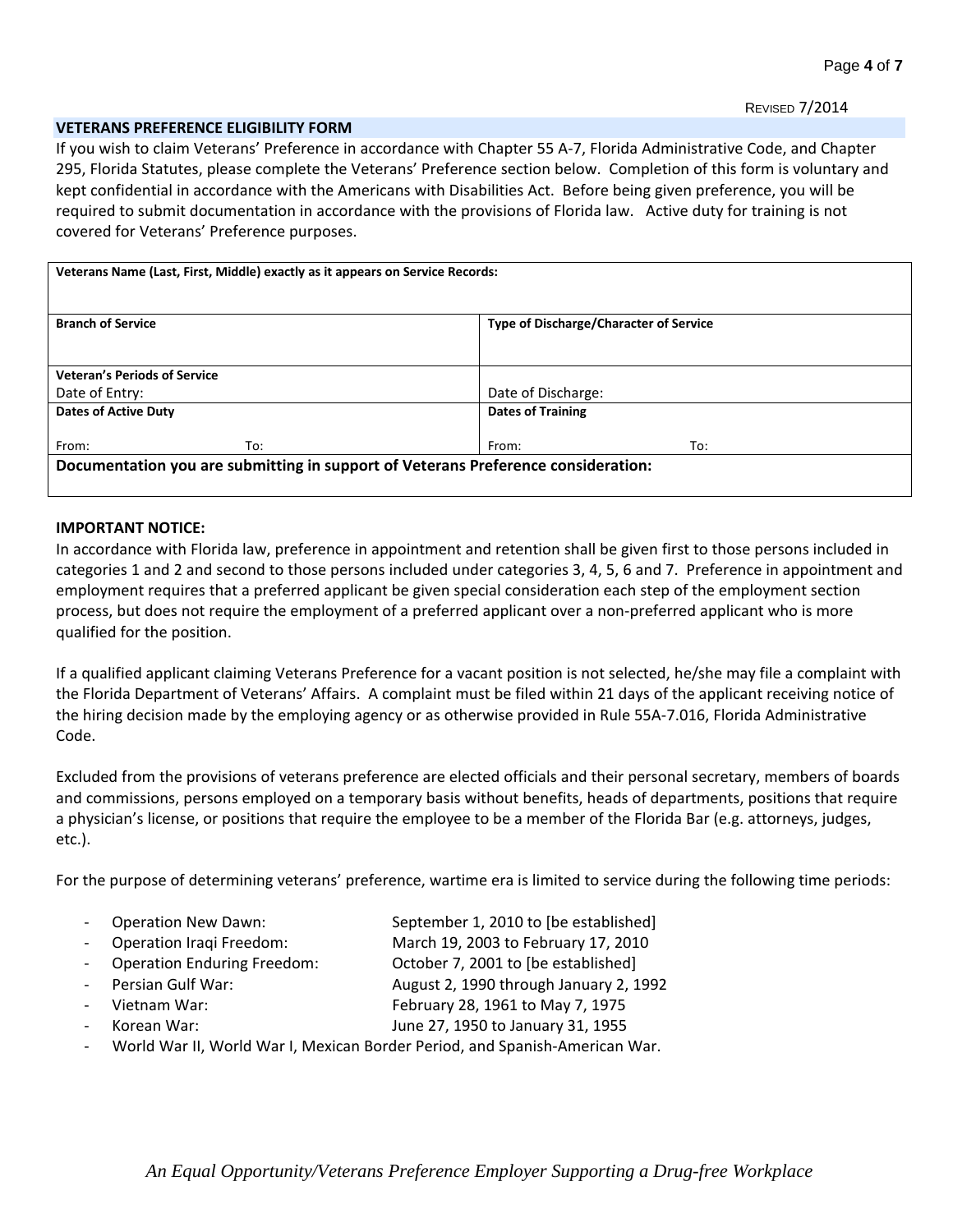# **VETERANS PREFERENCE ELIGIBILITY FORM (continued)**

- (1) The state and its political subdivisions shall give preference in appointment and retention in positions of employment to:
- (a) Those disabled veterans:
	- 1. Who have served on active duty in any branch of the Armed Forces of the United States, have been separated therefrom under honorable conditions, and have established the present existence of a serviceconnected disability which is compensable under public laws administered by the U.S. Department of Veterans' Affairs, or
	- 2. Who are receiving compensation, disability retirement benefits, or pension by reason of public laws administered by the U.S. Department of Veterans' Affairs and the Department of Defense.
- (b) The spouse of any person who has a total disability, permanent in nature, resulting from a service-connected disability and who, because of this disability, cannot quality for employment, and the spouse of any person missing in action, captured in the line of duty by a hostile force, or forcibly detained or interned in line of duty by a foreign government or power.
- (c) A wartime veteran as defined in s. 1.01(14), who has served at least 1 day during a wartime period. Active duty for training may not be allowed for eligibility under this paragraph.
- (d) The unremarried widow or widower of a veteran who dies of a service-connected disability.
- (e) The mother, father, legal guardian, or unremarried widow or widower of a member of the United States Armed Forces who dies in the line of duty under combat-related conditions, as verified by the United States Department of Defense.
- (f) A veteran as defined in s. 1.01(14). Active duty for training may not be allowed for eligibility under this paragraph.
- (g) A current member of any reserve component of the United States Armed Forces or the Florida National Guard.

Submission of this form and accompanied documentation does not constitute automatic eligibility for veterans' preference. Eligibility for veterans' preference is subject to verification of information and documentation provided.

All applicants claiming Veterans Preference must complete this form and **include all supporting documentation with this application**. Documentation may include, but is not limited to,

## Please check the Veterans Preference category you are claiming:

## **\_\_ a**

**Required documents:** A Department of Defense document, commonly known as form DD-214 (Member 4 Copy recommended) or military discharge papers, or equivalent certification from the DVA, listing military status, dates of service and discharge type and a document from the Department of Defense, the DVA, or the Department certifying that the veteran has a service-connected disability.

| $\mathsf{p}$ | Are you presently married to the veteran?                   |           |        |  |
|--------------|-------------------------------------------------------------|-----------|--------|--|
|              | If No, have you remarried? Do not count annulled marriages. | $\_\$ yes | ____no |  |

# **Required documents:**

**Spouses of disabled veterans:** A Department of Defense document, commonly known as form DD-214 (Member 4 Copy recommended) or military discharge papers, or equivalent certification from the DVA, listing the spouse's military status, dates of service and discharge type; also a certification from the Department of Defense or the VA that the veteran is totally and permanently disabled or an identification card issued by the Department; and evidence of marriage to the veteran and \*a statement that the spouse is still married to the veteran at the time of the application for employment, and submit proof that the disabled veteran cannot qualify for employment because of the service-connected disability.

**Spouses of persons on active duty:** A Department of Defense document or the DVA certifying that the person on active duty is listed as missing in action, captured in line of duty, or forcibly detained or interned in line of duty by a foreign government or power; and evidence of marriage and \*a statement that the spouse is married to the person on active duty at the time of application for employment.

\*Signing this application will serve as statement that you are still married to the veteran at the time of this application.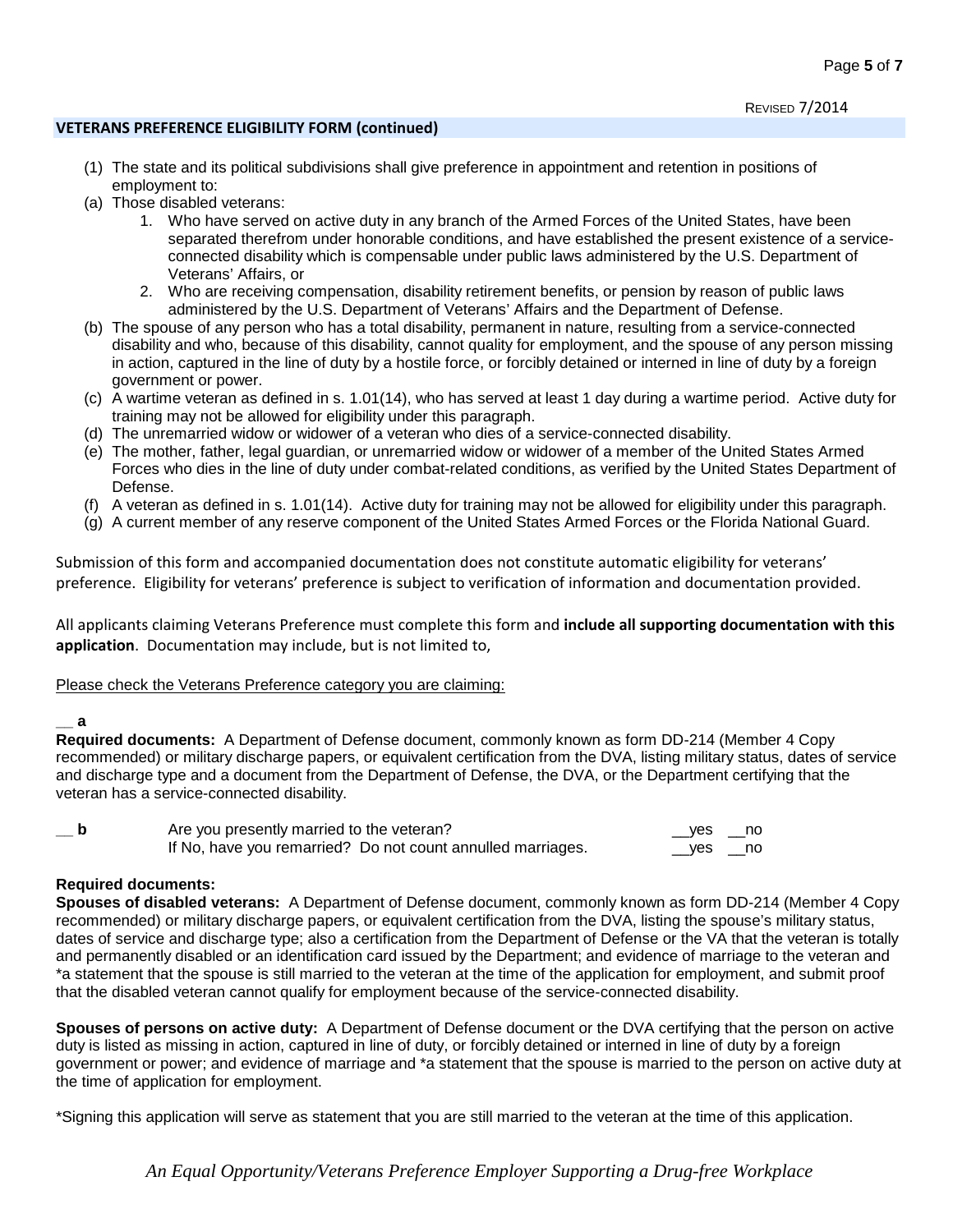### **\_\_ c**

**Required documents:** A Department of Defense document, commonly known as form DD-214 (Member 4 Copy recommended) or military discharge papers, or equivalent certification from the DVA, listing military status, dates of service and discharge type.

**d** Were you married to the veteran when he or she died? **decay of the veteral window** when he or she died? Have you remarried since the veteran's death? Do not count annulled marriages. \_\_yes \_\_no **Required documents:** A Department of Defense document, or the DVA certifying the service-connected death of the veteran, and evidence of marriage and \*a statement that the spouse is not remarried.

\*Signing this application will serve as statement that you (the spouse) have not remarried at the time of this application.

**\_\_ e** Relationship to service member: \_\_Mother \_\_Father \_\_Legal Guardian \_\_Unremarried widow/widower **Required documents:** A Department of Defense document certifying the service-connected death of the veteran under combat related conditions. In addition, the legal guardian shall provide proper court documents establishing the legal authority of Guardianship.

## **\_\_ f**

**Required documents:** A Department of Defense document, commonly known as form DD-214 (Member 4 Copy recommended) or military discharge papers, or equivalent certification from the DVA, listing military status, dates of service and discharge type.

### **\_\_g**

**Required documents:** A letter from Commanding Officer stating the dates of military service to establish service member is current active.